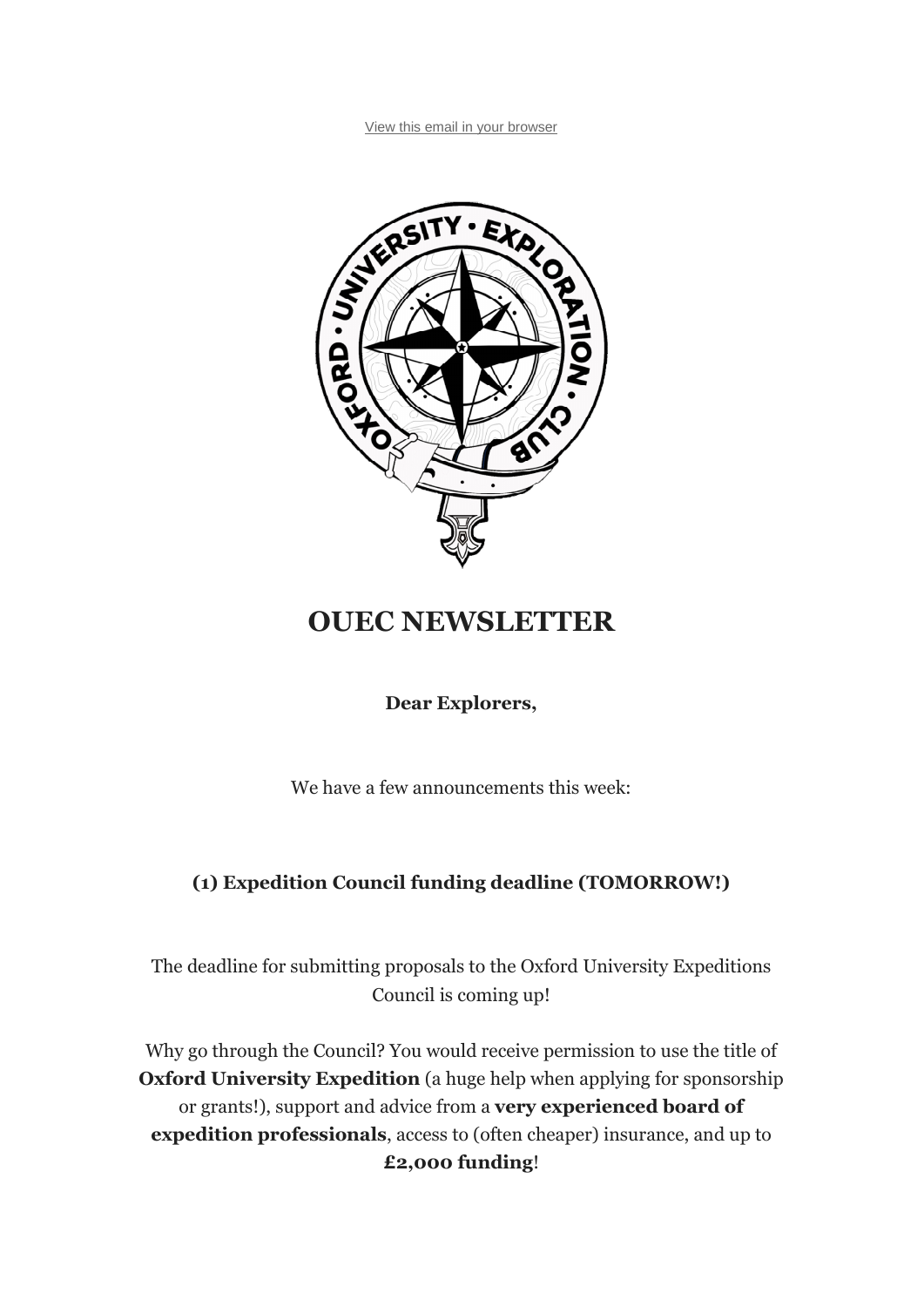This is open to **all** students (any nationality, subject, level of study or college)!

If you want further guidance, we have a few examples of Expedition Proposals on our website.

> Oxford University Expeditions Council Funding **Deadline:** 12:00 noon on Wednesday 17 November 2021

## **(2) Social**

This week the Oxford University Exploration Club will be heading to the Up In Arms pub for some social time!

Everyone is welcome, members and non-members alike! This is a great chance to meet more people interested in the outdoors and exploration.

Due to venue restrictions, we have a limited number of spots so be quick and SIGN UP HERE!

## **OUEC Social**

**Date:** Thursday 18 November 2021 **Venue:** The Up in Arms (241 Marston Rd, OX3 0EN) **Time:** 7pm

In order for us to continue doing events in person throughout the year, we kindly ask that you please take a Lateral Flow Test (LFT) before coming to our events and, if possible, wear a face mask. You can pick up LFTs from your College or order them from the NHS.

## **(3) OUEC Instagram**

We have a brand new Instagram! Follow us at @Oxford.Exploration Let us know if you've been on an Expedition and would like to do an Instagram takeover next term.